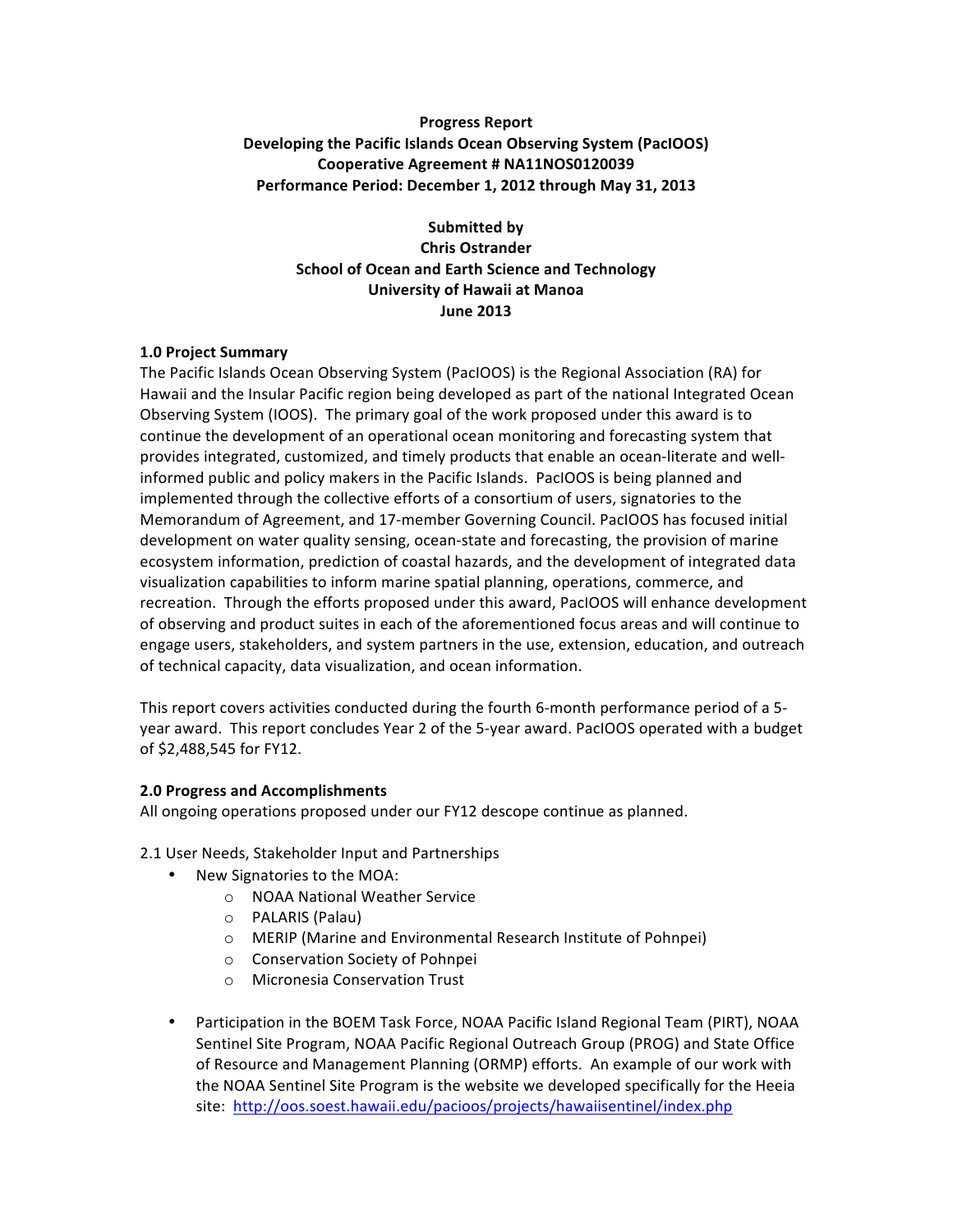- Melissa Iwamoto, Heather Kerkering, and Simon Ellis hosted a capacity building workshop in both Marshall Islands (Majuro, College of the Marshall Islands) and in the Federated States of Micronesia (Pohnpei, Tuna Commission offices). Each of these workshops was designed to be interactive, and both were well-attended.
- PacIOOS initiated two collaborative projects with the Hawaiian Islands Humpback Whale National Marine Sanctuary. We are providing geospatial and data expertise, space, and assistance for the Niihau Management Project. Additionally, our modelers provided ocean circulation information for a West Maui discharge study.
- PacIOOS and the local Alliance for Coastal Technology program reignited a partnership to explore ocean acidification sensors and research.
- PacIOOS established a relationship with NCCOS as they are planning to complete a Hawaiian Island BioAssessment. PacIOOS contributions include all environmental, geological, and habitat layers on both Explorer and Voyager.
- UH Manoa School of Ocean and Earth Science and Technology (SOEST) Outreach and Education meeting
- Pacific Islands Regional Climate Assessment (PIRCA) Regional Meeting

2.2 Governance and Administrative Structure

- PacIOOS hosted Governing Council Executive Board Meeting in February to address potential consequences of sequestration.
- Co-PI meetings are held bi-monthly to engage and update.
- PALARIS (Palau) and NOAA NWS now have representation on the Governing Council.
- Heather Kerkering spent much of the last 6 months addressing and finalizing organizational structure and instrument data management flow with each of the PIs and their respective groups.
- Performance Evaluations completed for all PacIOOS staff.
- Working in collaboration with UH Sea Grant, two new liaisons were hired in the insular Pacific region: American Samoa and Majuro.
- PacIOOS began hosting our first summer intern in mid-May.
- 2.3 Business/Operations Plan
	- PacIOOS released a 5-Year Strategic Operational Plan in January 2013. We continue to focus on implementing the goals and priorities of the Strategic Operational Plan.

2.4 Planning, Design and Implementation

- Expanded WWIII to the Samoan Islands and SWAN to Tutuila Island in American Samoa.
- Enhanced capacity to provide 7-day high water level forecasting
- Expanded the WRF atmospheric models to CNMI (12k resolution) and Guam (3km resolution).
- Planned: wave buoy deployment off Kauai and American Samoa.
- Planned: redeployment of wave buoys off Majuro and Ipan, Guam.
- Planned: HFR installation in Hilo Bay (x2) and Barbers Point (Chevron)
- Planned: water quality sensor deployment in Kahului and Kihei, Maui.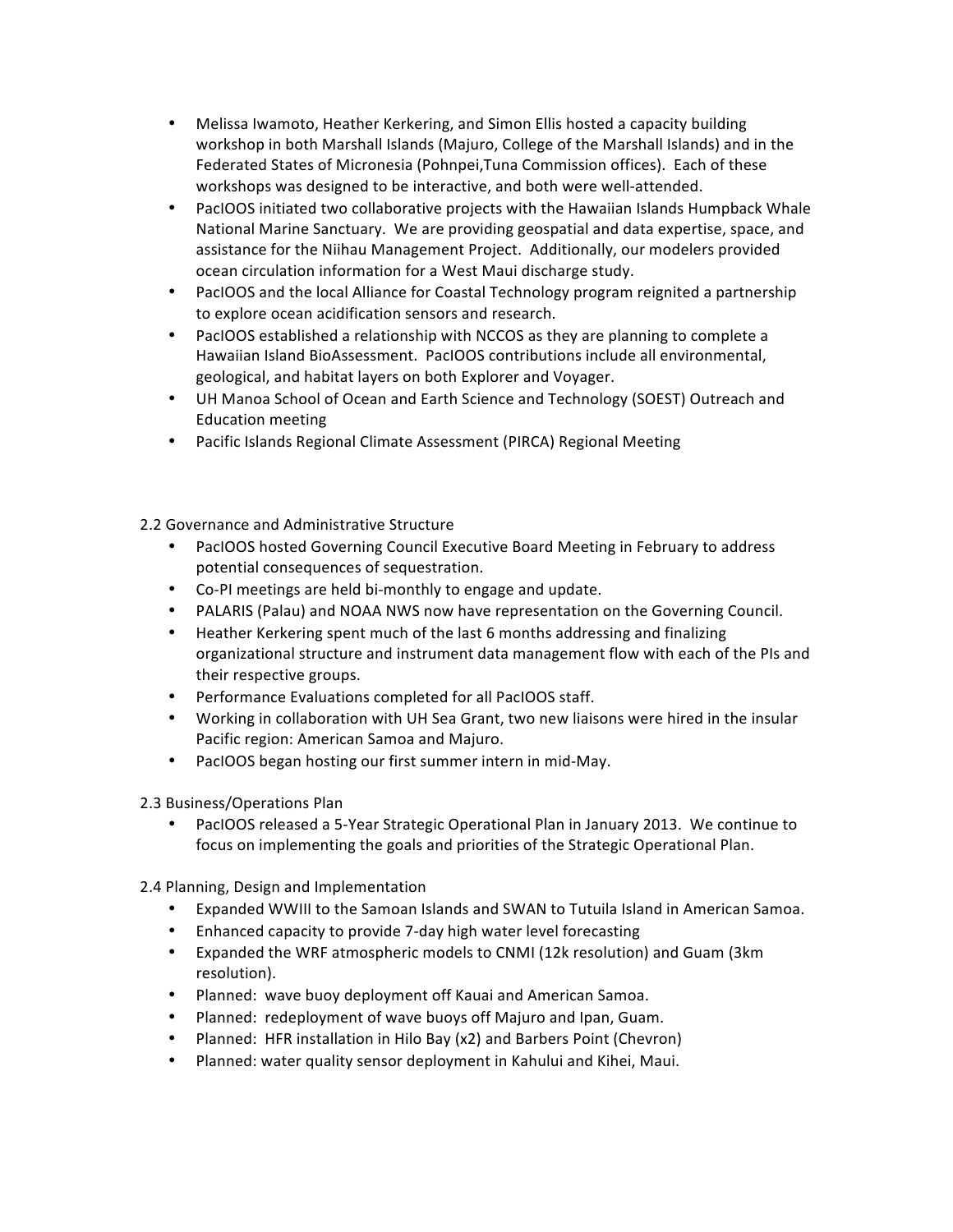2.5 DMAC

- Major migration of all google-based products to Google Maps Version 3.
- Creation of new wave buoy pages.
- Synthesized and organized county water quality data to allow users to determine health and safety of beaches around the Hawaiian Islands.
- Updated data servers to access HYCOM rather than NCOM Global Ocean Forecast.
- Enhanced user interface and experiences on the web page.
- Continuously work with data and technical staff in each of the focus areas to improve user experiences and access to products and data.
- Purchase of additional server space and capabilities
- New additions to the PacIOOS Voyager, our data visualization tool, include:
	- o AVISO Satellite Merged Altimetry
	- o High Sea Level and Wave Run-Up Forecasts
	- o Hawaii Beach Safety Sites
	- $\circ$  Global Ship Traffic
	- o Nautical Chart Auto-Selection Utility
	- o WRF atmospheric models in CNMI and Guam
	- o Insular Pacific Shallow-Water Benthic Habitat layers
	- o Insular Pacific Maritime Boundaries
	- o Hawaii Beach Water Quality Monitoring
	- o Aquarius Sea Surface Salinity Satellite Imagery
	- $\circ$  Spatial Distribution Layers: Coral Reefs, Tiger Sharks
	- o Samoa Wave Models, both WW3 and SWAN
	- $\circ$  An overlay of nearshore and offshore safety conditions added to the 'Hazard' category, allowing users to better determine where it is safe to swim based on ocean conditions.
	- $\circ$  New and extended monthly satellite climatologies for: 1) AVHRR sea surface temperature; 2) MODIS Aqua chlorophyll-a; and 3) SeaWIFS chlorophyll-a.
	- $\circ$  Access to 1-minute NOAA/NOS/CO-OPS water level data, requested after the Queen Charlotte tsunami.
	- $\circ$  New Time Zone options for exploring data sets throughout the Pacific.
- A number of layers were added to the Explorer geospatial tool. Our staff are close to completing a catalog of all geospatial data available from agencies and partners around the entire Pacific. Additionally, we recently gathered new data from Majuro, Marshall Islands and from the Coastal Geology Group at UH.
- All of our DMAC staff continues to work toward meeting all of the IOOS goals and requirements, including SOS compliance.

2.6 Education, Outreach and Public Awareness

Hosted a successful Coastal Hazards webinar introducing partners and the community to our new wave buoy page and data display options: http://oos.soest.hawaii.edu/pacioos/wavebuoy/index.php Over 70 people from a diversity of disciplines participated.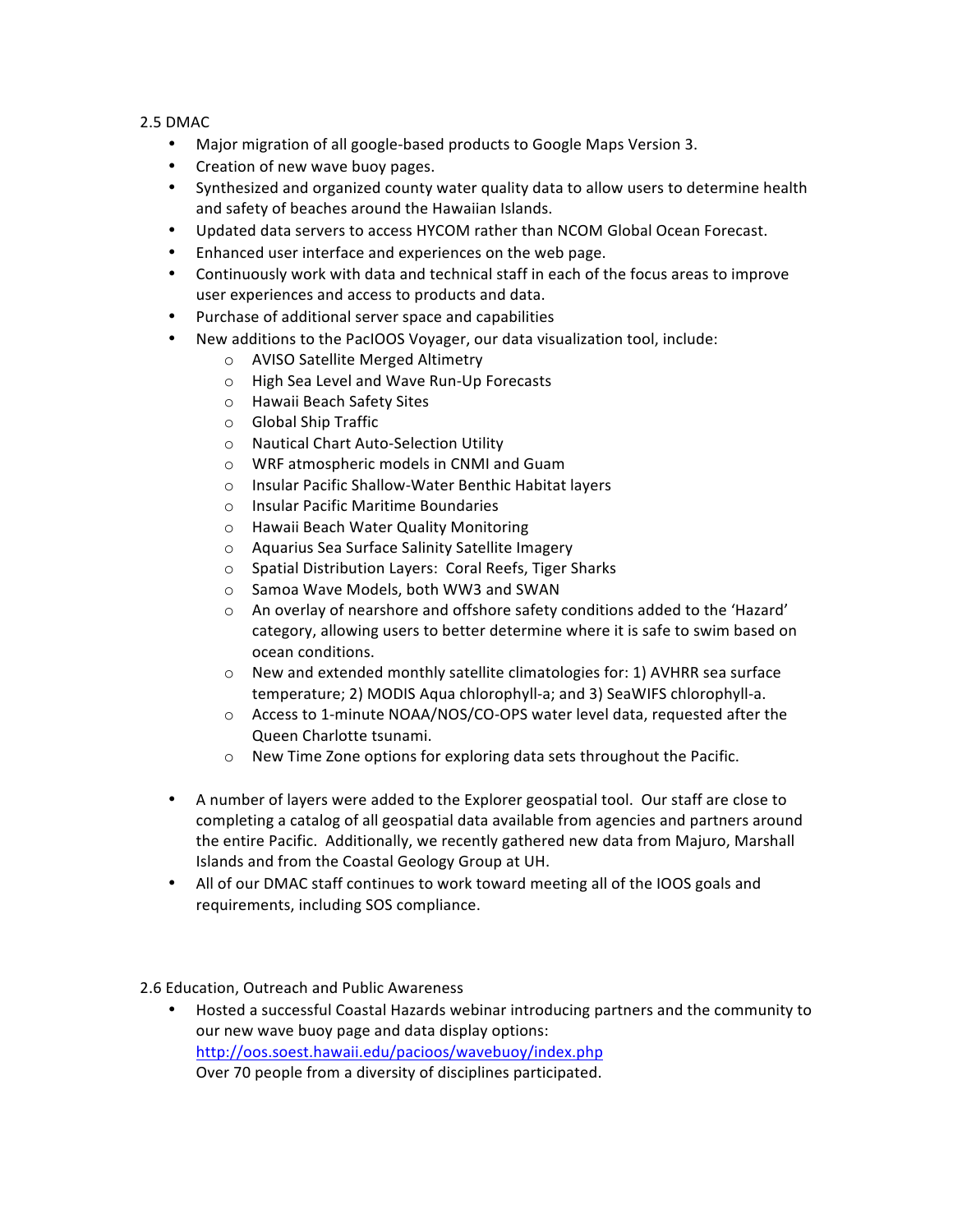- In collaboration with COSEE, two PacIOOS flat panels are now operational at 1) University of Guam and 2) Maui Ocean Center.
- Participation/Exhibits/Presentations at The Nature Conservancy, NOAA PSC, Science Foundations for Ocean Planning in Hawaii, Hawaii Ocean Safety Team, Area Committee Meetings, Pacific Climate Forum.
- Continue to produce updated and relevant flyers and materials for workshops, conferences, Congressional visits, and partner meetings.

2.7 National and International Collaborations

- Chris Ostrander (lead PacIOOS PI) and Heather Kerkering participated in the Global Ocean Observing System conference held in Honolulu and established firmer relations with our international PI-GOOS partners.
- Heather Kerkering continues to participate in all IOOS and IOOS Association conference calls and workshops. Specifically, the Advocacy Team and Finance Committee. Both Chris Ostrander and Heather Kerkering remain members of the IOOS Association Board.
- Chris Ostrander continues to exercise his role in the IOOS Federal Advisory Committee.
- Chris Ostrander continues to serve on the Indo-Pacific Oceanography Reference Group (UNESCO-IOC)
- Melissa Iwamoto continues to participate in the monthly IOOS Association EOC conference calls.

### **3.0 SCOPE of WORK**

- 3.1 User Needs, Stakeholder Input and Partnerships
	- Continue to work with Pacific-based programs and the new NOAA Pacific Regional Team.
	- Participate in upcoming CMSP and ROP conferences to promote a data services role for PacIOOS.
	- Host webinars focused on specific user groups and management questions.
	- Visit Insular Pacific Islands. Planned: Guam, Saipan, and Palau.
	- Engage Guam and CNMI stakeholders at upcoming Guam Council Meeting.
- 3.2 Governance and Administrative
	- Host Governing Council meeting in Guam.
	- Participate in national IOOS activities that provide direction to the development of PacIOOS.
	- Meet frequently with PacIOOS PIs and focus area groups.
- 3.3 Business/Operations Plan
	- Complete a performance evaluation strategy in relation to our 5-yr Strategic Operational Plan and for future proposals and priority establishment.
	- Continue to work with COL and IOOS Association to promote results from IOOS Summit.
	- Identify funding opportunities with partners.
- 3.4 Implementation Activities
	- Wave buoy planned for American Samoa in May 2013 (*US Navy failed deployment plan to reevaluate once the buoy is returned in mid-August*).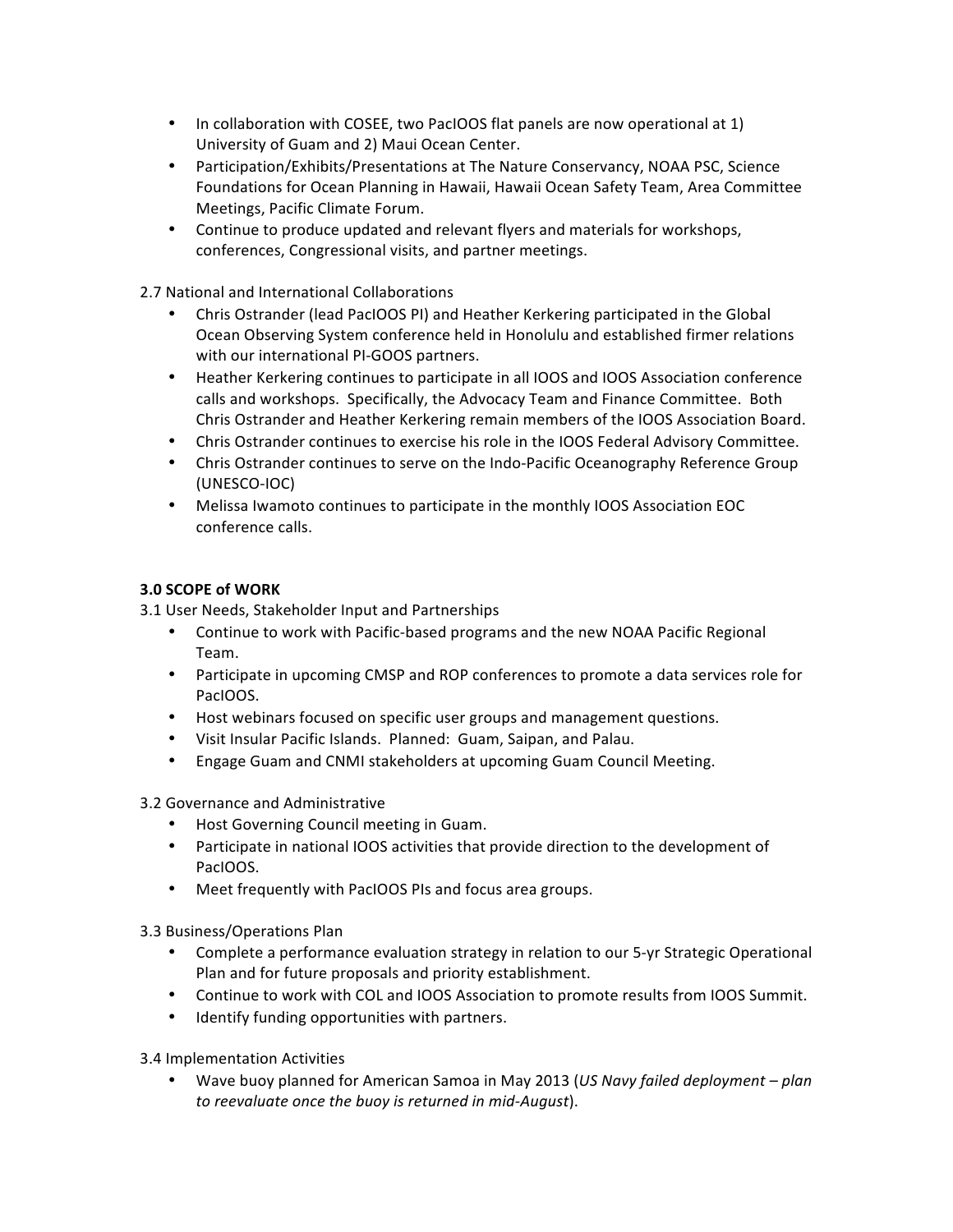- Wave buoy planned for north Kauai (*Midway deployment canceled due to USFW staff layoffs*).
- Wave buoy redeployment planned for Majuro, Marshall Islands and Ipan, Guam.
- New WQ sensors deployments in: Maui (2) (*close to finalizing permits*).
- Expansion of models in Spring 2013: ROMS to Guam, CNMI and American Samoa. WRF to Guam and CNMI.
- Increase number of tagged animals in and around Oahu.
- Participate in new Kilo Nalo underwater cabled observatory process.
- Expand OA capabilities by supporting a DIC sensor on our south shore wave buoys.

# 3.5 DMAC

- Release new water quality pages on PacIOOS website.
- Continued expansion and addition of data into Voyager and Explorer, specifically biological data.
- Development of new tools including 'Forecast of the Potential for High Sea Level and Wave Run-Up" at a number of locations throughout the Pacific.
- Phased conversion of WQ sensors in insular Pacific from telemetered to self-recording.
- Secure real-time data flow from Hawaii-based sensors, specifically water quality buoys on the Big Island. (*complete*)
- Improve and increase number of Harbor Surge Models.
- Continue meetings IOOS DMAC protocol, specifically demands for SOS compliance.
- Continue improvement upon navigation to and explanation of tools and services available on PacIOOS website.

3.6 Education, Outreach and Public Awareness

- Continue to program flat panels for additional locations identified and secure by COSEE.
- Continue to present and participate in local events (SOEST Open House, Hawaii Conservation Conference).
- Host additional Webinars.
- Continue to provide and create outreach materials.

3.7 National and International Collaborations

- IOOS Association meeting in November.
- Ocean Acidification Meeting in September.
- DMAC and possible Product Development workshop in September.
- Continued participation in IOOS Association, PI-GOOS, IOOS FAC.

# **4) Personnel and Organizational Structure**

Ms. Heather Kerkering transitioned to the Director position on November 1, 2012 following approval of the PI, Director, and Governing Council. This report represents her first 7 months in the position.

# **5) Budget Analysis**

Due to the five-month delay in the arrival of FY11 funds and, the subsequent carry-forward of a balance equivalent to five months of spending of the previous performance period, some of the PIs have not drawn down funds as much as would be expected by this point in time. A significant portion of the remaining award funds was awarded to PIs and spent on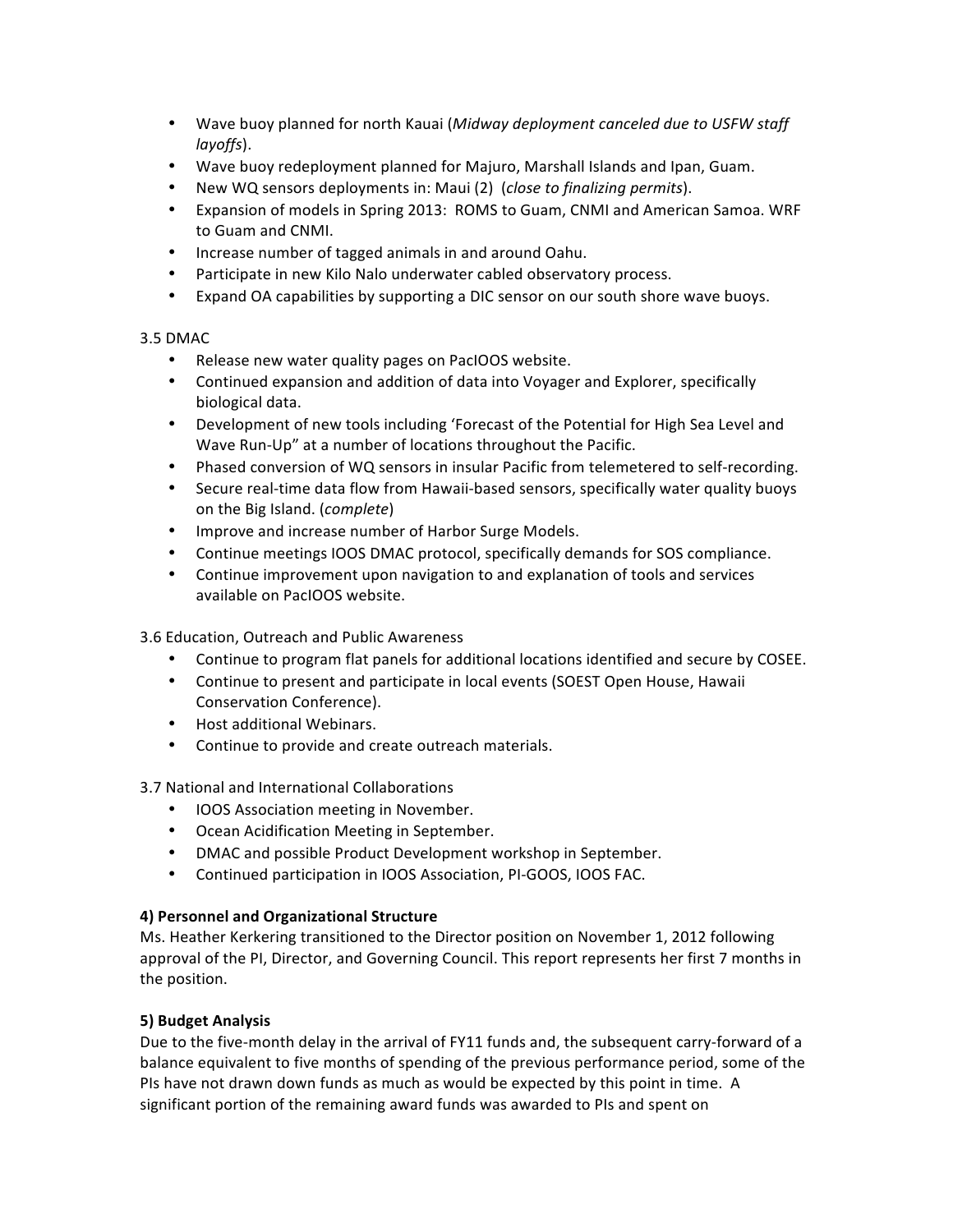instrumentation and equipment to meet the scope of work outlined in FY12 for expanding observations, data management, modeling, and product development goals. While some PI accounts have funds remaining, the majority of the program is on budget with little excess.

The University of Hawaii Office of Research Services submitted a financial report for this reporting period, through Grants Online, dated 3/31/13.

#### **Semi-Annual Supplemental Information**

1.0 Regional Ocean Governance Organization

The Regional Ocean Governance structure within the PacIOOS region is the Pacific Regional Ocean Partnership (PROP). The U.S. Pacific Islands Region Governors of American Samoa, the Commonwealth of the Northern Mariana Islands (CNMI), Guam, and Hawaii established PROP in August 2012. Appointed members of the PROP have met only twice, by phone, and are in a relatively elementary stage compared to other regional ocean governance structures around the nation.

We are in continued contact with the PROP Secretaries regarding possible contributions PacIOOS can make toward PROP initiatives and for identifying areas of collaboration. Additionally, 3 of our Governing Council members from the islands of Hawaii, Guam, and American Samoa, are heavily involved in PROP planning.

In addition to the PROP, there is a Regional Planning Body focused on CMSP. The RPB plans to meet in mid-July to discuss process and partners. PacIOOS will participate as a member of the public at the meeting. We've offered our data expertise and infrastructure but are waiting to see how the members of the RPB plan to move forward in the development of their data portal.

- 2.0 Efforts to leverage IOOS funding
	- The wave buoy program in the Pacific is a collaborative effort made possible by funds from PacIOOS, the University of Hawaii (UH), and the Coastal Data Information Program (CDIP). The CDIP partnership alleviates our staff from managing the wave buoy data, saving both time and money.
	- Partner programs purchased a number of the buoys we operate and maintain; for example, the Kona and Hilo water quality buoys (NSF-EPSCOR) and the Kaneohe buoys (Department of Energy). The assets help with NSF related projects on the Big Island and wave energy experiments in Oahu. We host the data and our users benefit.
	- A number of our buoys broke free this year and we relied on partners in the insular Pacific to retrieve the buoys. In the two recent cases, both the College of Micronesia and the University of Guam retrieved the buoys without charge.
	- The Maui Community College will operate and maintain the water quality sensors we plan to deploy in Maui. These services will be provided free of charge by the Marine Option Program, led by PacIOOS Council member Donna Brown.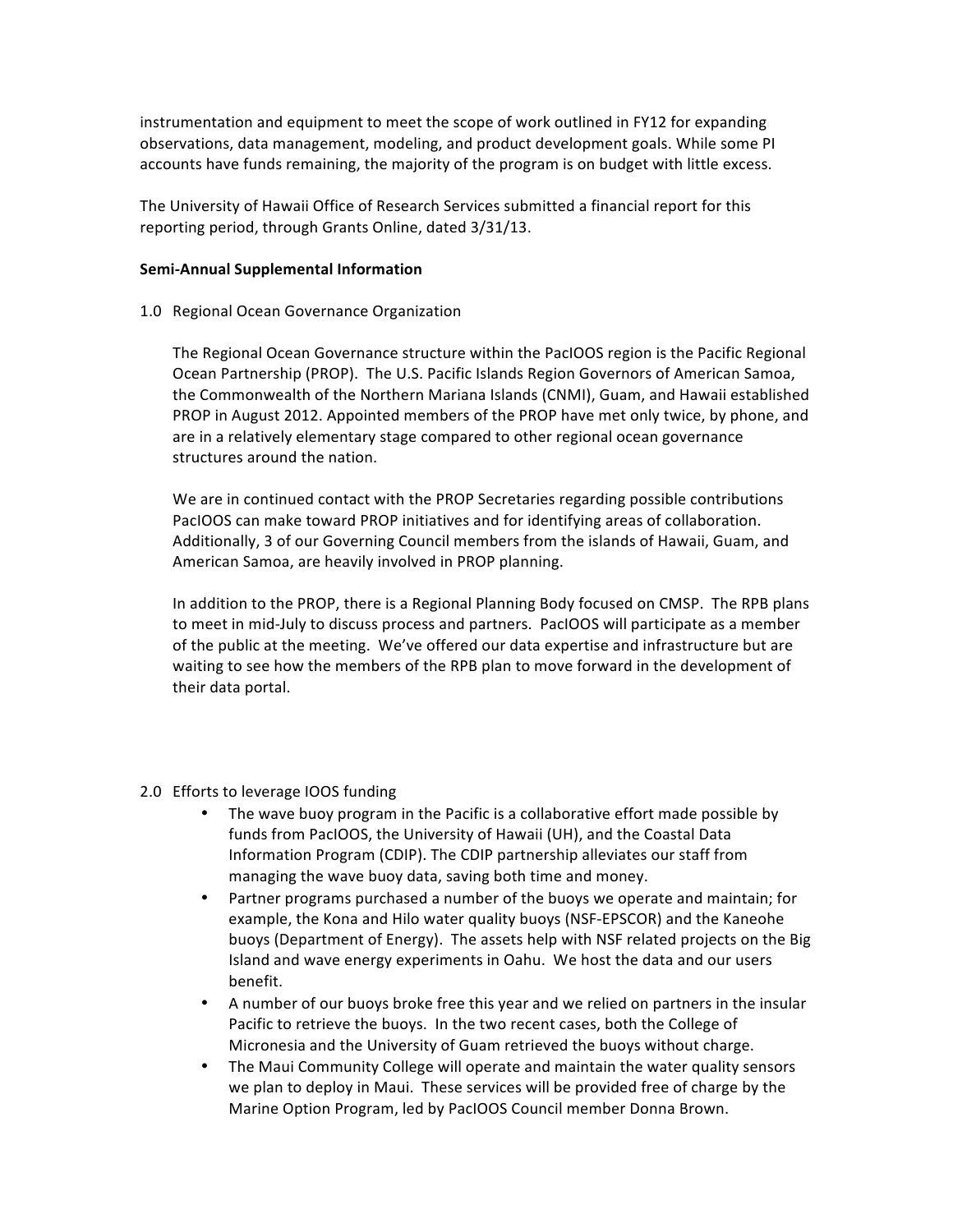- PacIOOS pays \$40K per glider expedition. The gliders we operate are part of a larger glider pool at UH, which is comprised of ten systems purchased by various programs. Data from each glider mission is available to all partners, meaning that PacIOOS has access to data from  $\sim$ 10 missions per year, while paying for only one.
- All HFR operations are a results of collaborative efforts between CIMES, PacIOOS, and UH. CIMES and UH provided much of the initial investment into the development of the HFR systems used in Hawaii. We fund operations and maintenance.
- Installment of HFR at any of our sites is a result of collaborations with property owners. Depending on the site, we use space, electrical, and internet access to operate the systems effectively. Example partners/sites include Kapiolani Community College, US Air Force, UH Medical facilities, and Chevron.
- The majority of data in our Voyager and Explorer tools are provided by partner agencies. This saves PacIOOS from needing to perform additional ocean survey and observational work to provide valuable information to stakeholders. Our partners help us meet our stakeholder needs.
- 3.0 Update to RA Governance board membership (required template included) PacIOOS recently held elections to renew/replace 5 Governing Council members: Dr. Kyle Vanderlugt, Liquid Robotics
	- Dr. Rusty Brainard, NOAA PIFSC
	- Mr. McGrew Rice, Western Pacific Regional Fisheries Management Council
	- Dr. Yimnang Golbuu, Palua International Coral Reef Center
	- Dr. Don Hess, University of the Marshall Islands

Results: 

- Dr. Kyle Vanderlugt, Mr. McGrew Rice, and Dr. Don Hess were all re-elected to the Governing Council.
- Dr. Ed Young of the NOAA NWS replaced Dr. Rusty Brainard.
- Madelsar Ngiraingas, Office of the PALARIS Ministry of Public Infrastructure, Industries and Commerce in Palau replaced Dr. Yimnang Golbuu.

The total number of MOA Signatories is 33. The new signatories include: NOAA National Weather Service PALARIS (Palau) MERIP (Marine and Environmental Research Institute of Pohnpei) Conservation Society of Pohnpei Micronesia Conservation Trust 

### 4.0 Governance Activities and Accomplishments

- The Governing Council Executive Board met in February 2013 to prepare responses to an uncertain FY13 federal budget and the various scenarios provided by the IOOS Office.
- Each of the MOA Signatories participated in a successful election cycle to replace or re-elect 5 Council members.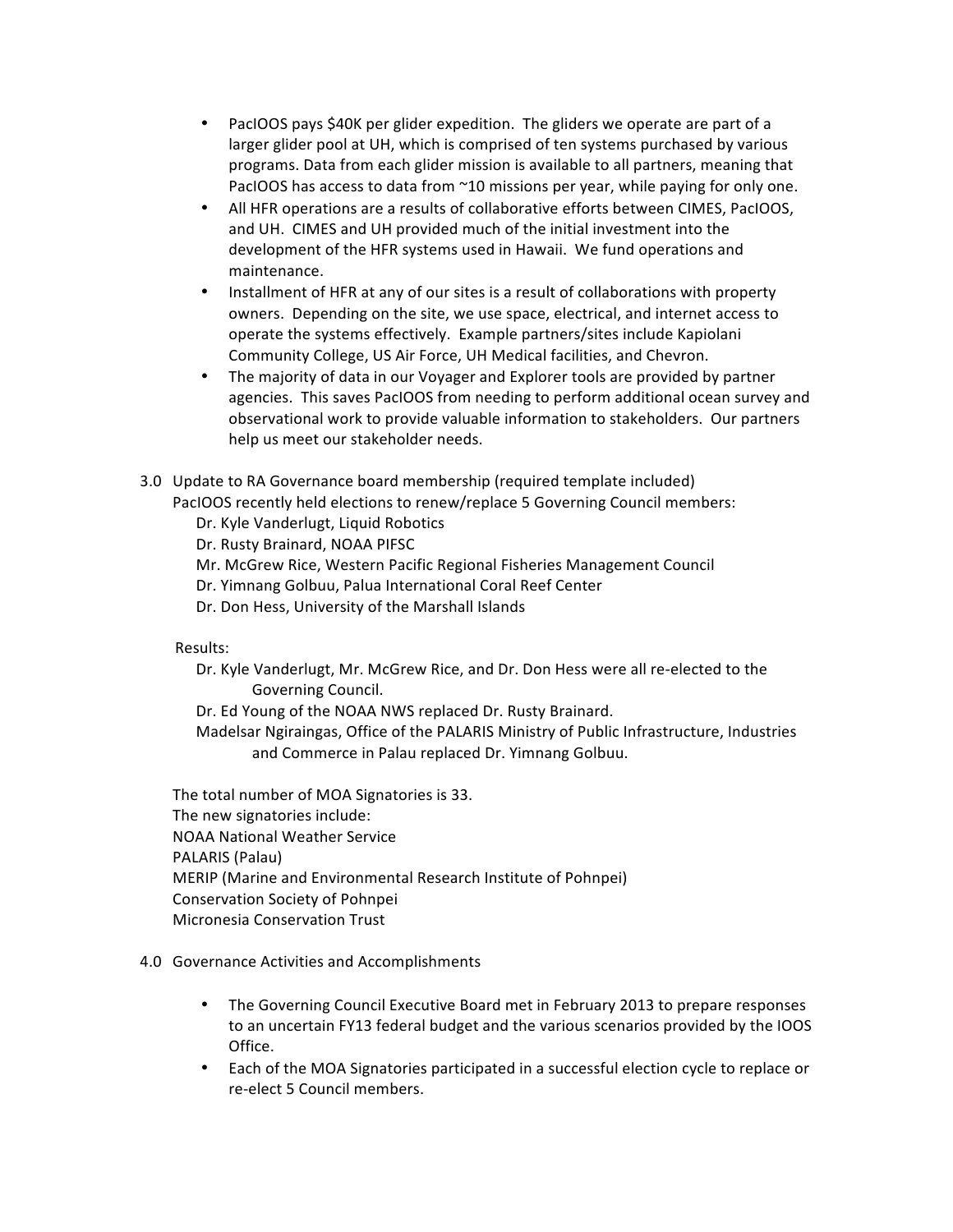- PacIOOS gained 5 new MOA Signatories.
- 5.0 Education and Outreach Activities

PacIOOS held or participated in a number of outreach activities (presentations, live demos, and webinars). Many can be found here:

http://oos.soest.hawaii.edu/pacioos/outreach/events/index.php

For example:

- Coastal Hazards Webinar was held Wednesday, February  $13<sup>th</sup>$ . Three PacIOOS PIs participated in the webinar by explaining and fielding questions regarding the wave information and data available on the PacIOOS website and Voyager to an audience of approximately 100 people. This included the introduction of our new Wave Buoy Page on the website: http://oos.soest.hawaii.edu/pacioos/wavebuoy/index.php
- Pacific Climate Forum
- Seminar Series at UH Manoa
- Seminar Series at Hawaii Institute of Marine Biology
- The Nature Conservancy
- Pacific Services Center
- **Blue Revolution**
- Waimanalo Community, Oahu
- Hawaii Ocean Resources Management Plan Working Group
- Hawaii Marine and Coastal Zone Advocacy Council (MACZAC)
- NOAA FAD Workshop
- EBM Fisheries Meeting
- PRIMO Pacific Risk Management Ohana
- Molokai Earth Day
- Meetings in Majuro, RMI Stakeholders (flyers)
- Meetings in Pohnpei, FSM Stakeholders (flyers)
- Waikiki Aquarium Staff
- Mauka to Makai Earth Dat event at Waikiki Aquarium
- **MATE ROV Competition on Oahu**
- Friends of Kewalo Basin, Oahu
- GOOS meeting in Waikiki, Oahu

### IOOS defines

Outreach: Engagement with individuals and organizations with the primary purpose of service as a resource to those individuals or organizations.

Education: Providing products or sustained services including formal classroom learning, curriculum development, professional development of teachers, and information learning resources.

In this reporting period, PacIOOS focused on outreach activities. While PacIOOS did not produce materials for classroom learning, curriculum, or professional development of teachers, we frequently participate in informal education events such as Earth Day with the Waikiki Aquarium.